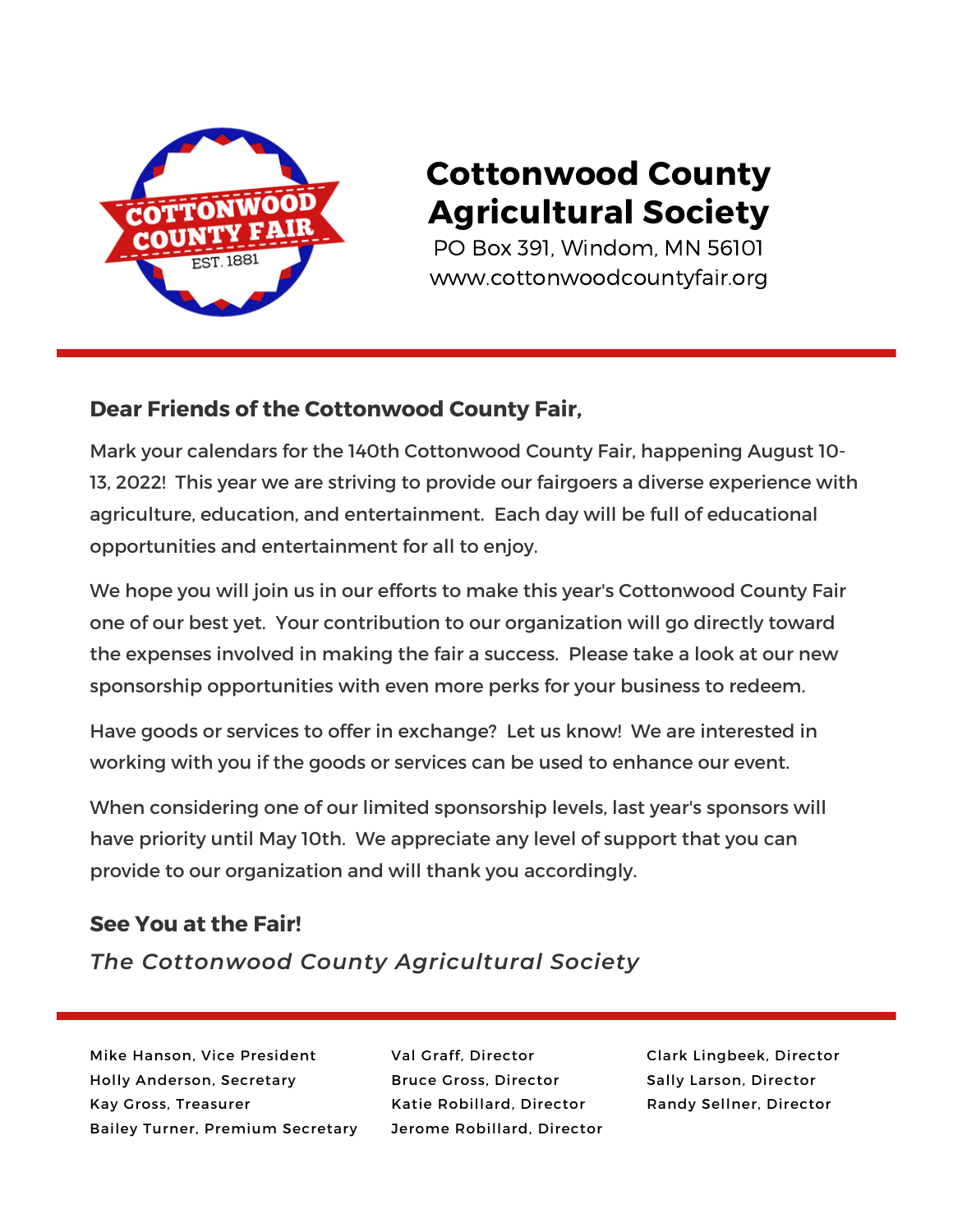# **SPONSORSHIP OPPORTUNITIES**



### **GRAND CHAMPION -** \$1,500 AND UP

- "Your Business Name" Day at the Fair Sponsor
- Company logo on website and in print advertisements.
- 10 Free All Fair Parking Passes
- **Social Media Recognition**
- Sponsor Supplied Banner Displayed at fair.
- One Standard Size Commercial Booth (Indoor or Outdoor)
- Group pricing on Midway Inflatable wristband passes.
- Multiple recognitions over PA system throughout the selected sponsored day.



### **RESERVE CHAMPION -** \$1,000 - \$1,499

- Company logo on website and in print advertisements.
- 6 Free All Fair Parking Passes
- **Social Media Recognition**
- Sponsor Supplied Banner Displayed at fair.
- One Standard Size Commercial Booth (Indoor or Outdoor)
- Group Pricing on Midway Inflatables
- Recognition over PA system during the fair.



#### **BLUE RIBBON -** \$750 - \$999

- Company logo on website.
- Company name in print advertisements.
- 4 Free All Fair Parking Passes
- Social Media Recognition
- Sponsor Supplied Banner Displayed at fair.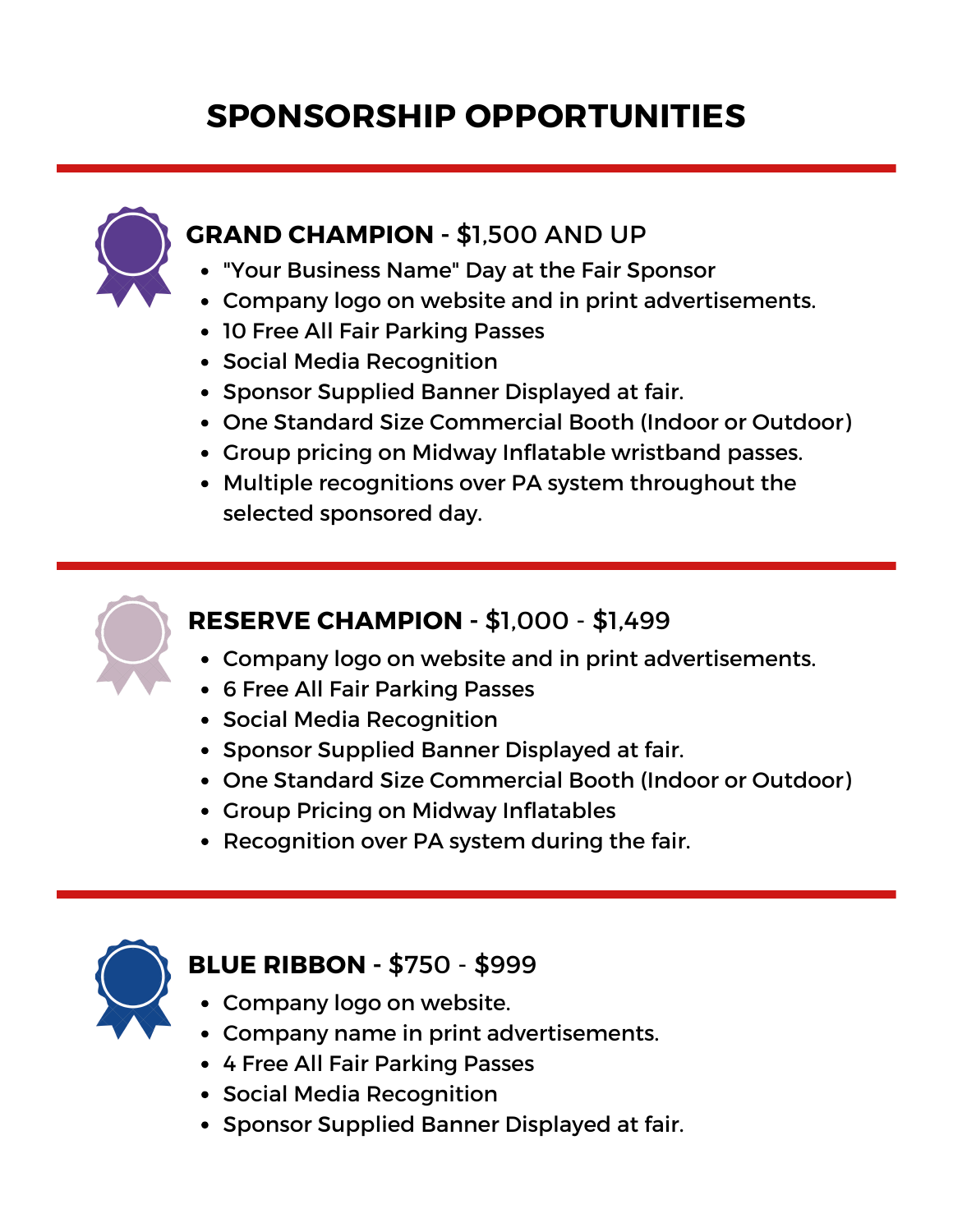

## **RED RIBBON -** \$500 - \$749

- Company name on website and in print advertisements.
- 3 Free All Fair Parking Passes
- Social Media Recognition
- Sponsor Supplied Banner Displayed at fair.

### **WHITE RIBBON -** \$250 - \$499

- Company name on website and in print advertisements.
- 2 Free All Fair Parking Passes



## **FRIEND OF THE FAIR -** \$50 - \$249

Company name on website and in print advertisements.



## **BUILDING SPONSOR -** \$300 AND UP

- Highly visible signage at main entrance of the building of your choice for the duration of the fair.
- Company name on website and in print advertisements and social media recognition.

## **BUILDING CHOICES**

- 4-H Exhibits
- Cattle Barn
- **Herman Vossen Building** (Open Class Exhibits/FFA)
- Horse Barn
- Poultry & Rabbits Barn Sheep & Goat Barn
	- South Commercial

North Commercial

- Swine Barn
- Jesse Oleson Show Pavilion

\*Previous building sponsors have priority till May 10th.